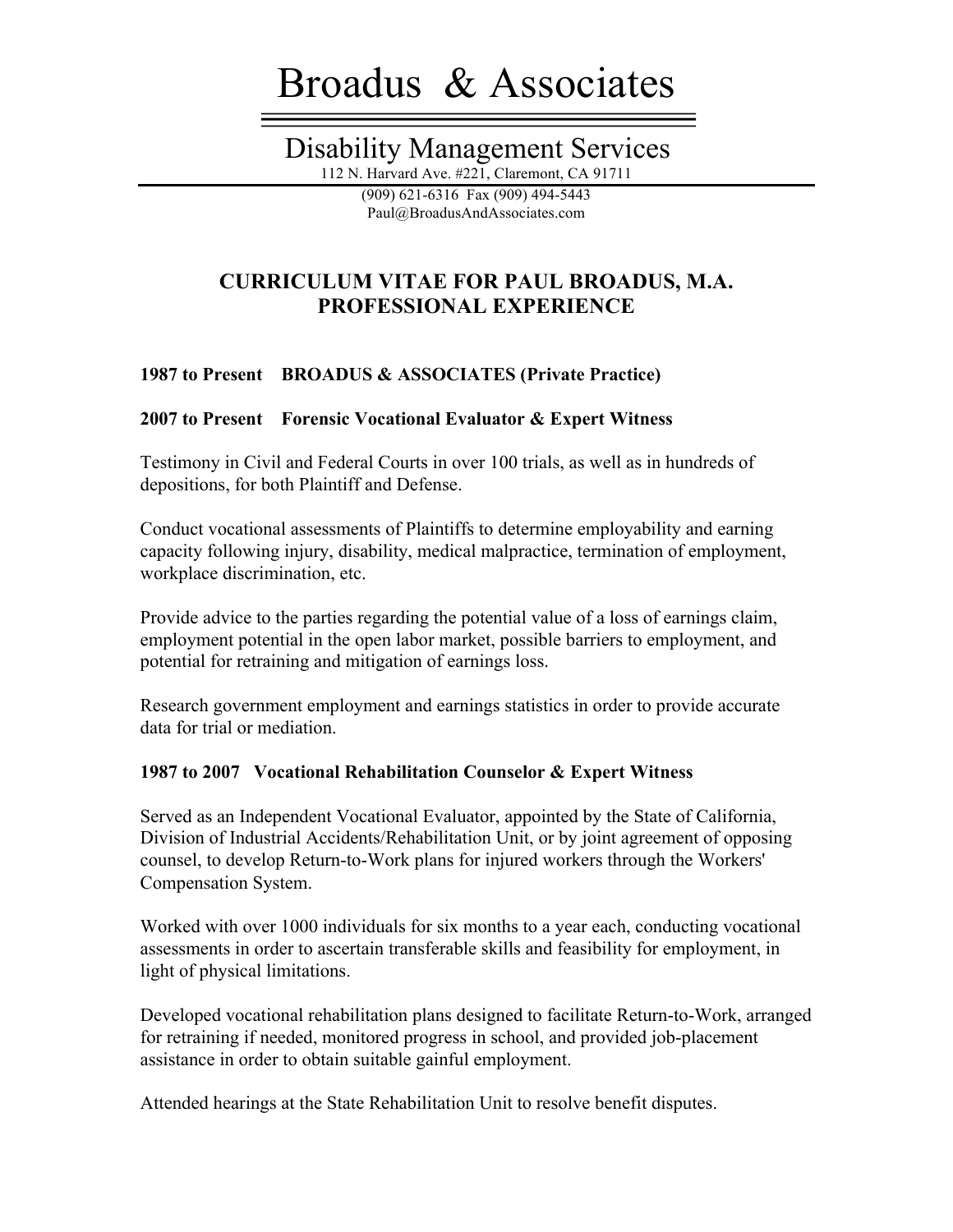Testified in Worker's Compensation Courts regarding employability and loss of earnings. Additional Responsibilities:

- Performed detailed, on-site job analyses at workplaces where injuries occurred, in order to determine compatibility with the injured worker's physical limitations.
- Served as a Disability Management Consultant, advising employers on ergonomics issues and changes in job sites that could prevent work injuries.
- Private Career Counselor, working with individuals making mid-life career changes by administering testing, assessing abilities, suggesting employment options and developing a career-change strategy.
- Professional Outplacement Services, working on contract with employers to provide career-change services to mid-level managers.
- Supplemental Job Displacement Benefit (SJDB) Counselor, providing vocational counseling to California injured workers eligible for training vouchers through Workers' Compensation.

#### **1983 to 1987 IMARC/CRAWFORD HEALTH & REHABILITATION Vocational Rehabilitation Counselor & Supervisor**

Managed Worker's Compensation, Long-Term Disability and Longshore & Harbor files.

Monitored out-of-state files and worked cases from other states' jurisdictions.

Supervised Vocational Rehabilitation Counselors and Job Developers.

Opened and ran a new satellite office.

Prepared employability evaluations and testified in cases on employment issues before Administrative Law Judges.

# **1981 to 1983 CALIFORNIA CHRISTIAN COUNSELING CENTER Counseling Intern**

# **1977 to 1979 NGWEZI CHRISTIAN FELLOWSHIP, ZAMBIA, AFRICA Missionary, Teacher and Leadership Trainer for remote village churches**

# **EDUCATION**

- ♦ Master of Arts in Counseling, Fuller Seminary School of Psychology, Pasadena, CA, 1981
- ♦ Bachelor of Science in Psychology, Abilene Christian University, Abilene, TX, 1977
- ♦ Seminars on Vocational Rehabilitation, Work injuries and Disability, 1983 to 2005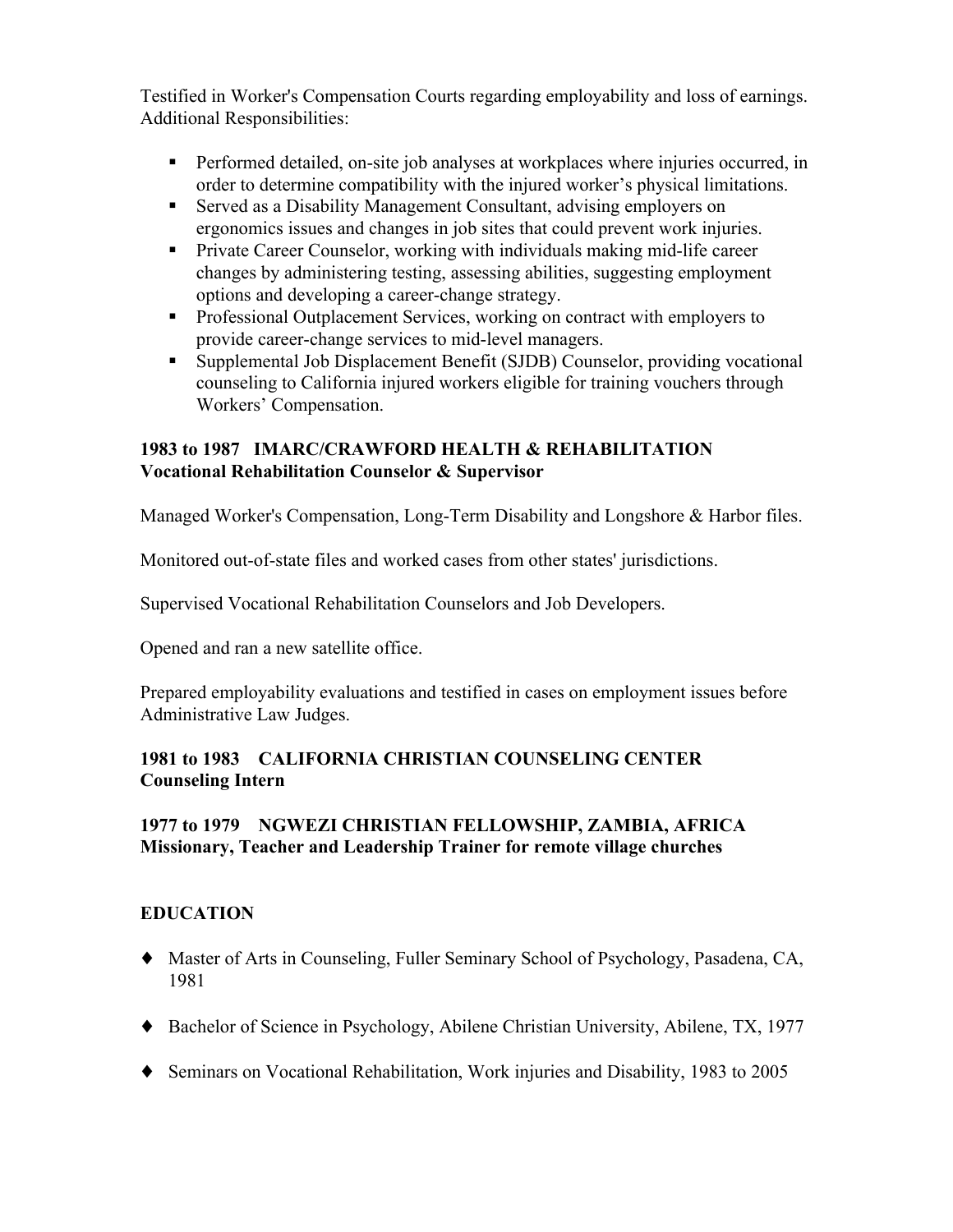- ♦ Seminars on disability-related issues, Washington Business Group on Health/Institute for Rehabilitation and Disability Management, Washington, D.C., 1992
- ♦ Associate in Risk Management courses, Insurance Institute of America, Malvern, PA, 1991

## **CERTIFICATIONS AND PROFESSIONAL AFFILIATIONS**

- ♦ Vocational Return-to-Work Counselor (VRTWC), California Department of Industrial Relations, Division of Workers Compensation, 1983-2007
- ♦ Qualified Rehabilitation Representative (QRR) & Independent Vocational Evaluator (IVE), California Department of Industrial Relations, Division of Workers Compensation, Rehabilitation Unit, 1983-2007
- ♦ Certified Insurance Rehabilitation Specialist, 1993-1998
- ♦ Certified Case Manager, 1993-1998
- ♦ Certified Disability Management Specialist, 1993-1998
- ♦ Certified Career Counselor, IDAK Group, Portland, OR, 1988-1992
- ♦ U.S. Department of Labor, Office of Workers Compensation Programs, Certified Rehabilitation Counselor, 1990-1992
- ♦ Certificate in Rehabilitation Counseling, U.S. Department of Labor, San Francisco, CA, 1991
- ♦ Certificate in Career Counseling and Outplacement, IDAK Group, Portland, OR, 1989

#### **COURT CERTIFICATIONS**

#### **Qualified as a Vocational Expert & Provided Testimony in the Following Jurisdictions:**

- U.S. Federal District Court
- Superior Court
- Social Security Administration, Office of Hearings & Appeals
- California Workers Compensation Appeals Board
- Rehabilitation Unit, California Division of Workers' Compensation
- Longshore & Harbor Workers Administrative Law Judge Hearings
- California Insurance Rating Board Hearings
- California Unemployment Insurance Appeals Board